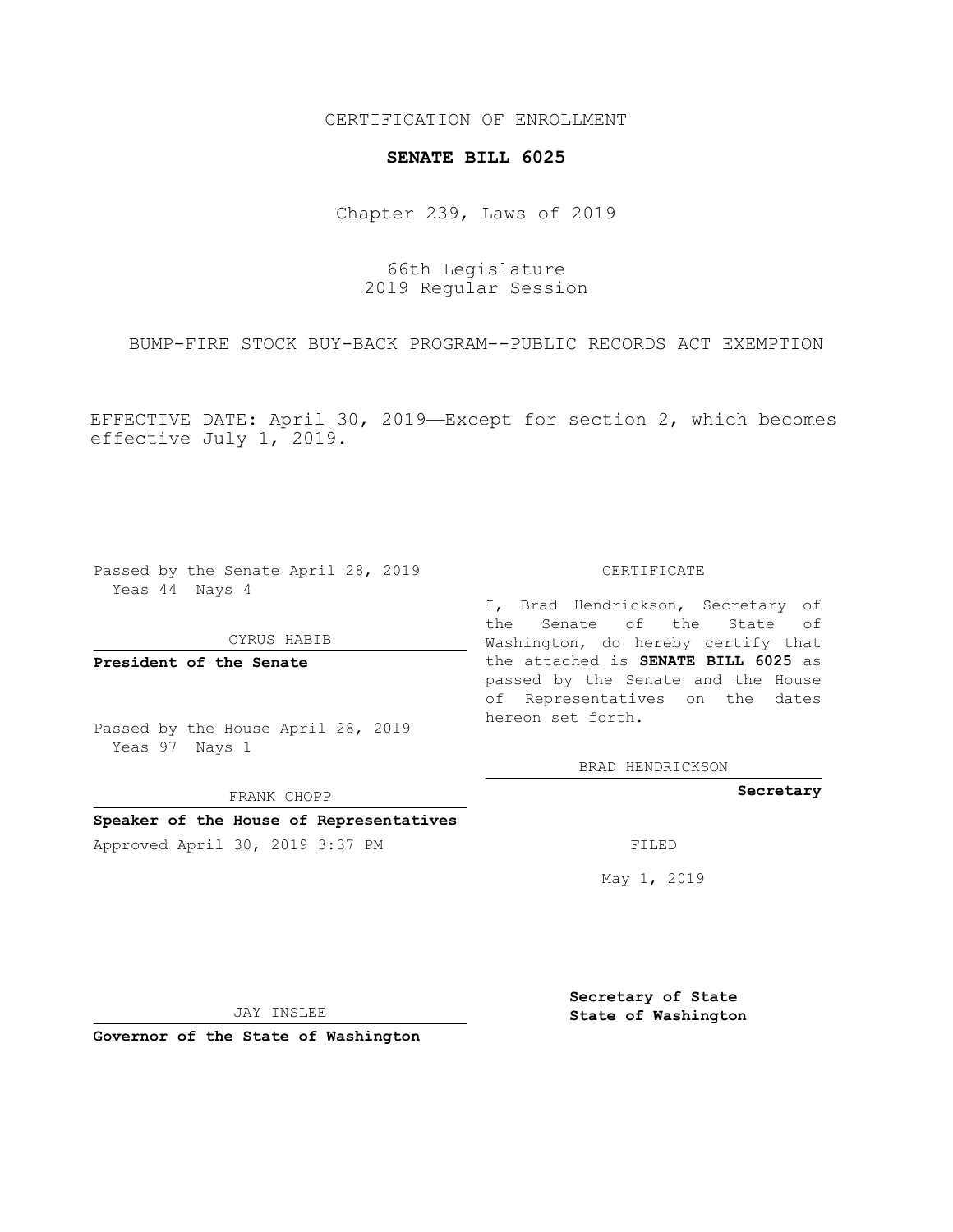## **SENATE BILL 6025**

### AS AMENDED BY THE HOUSE

Passed Legislature - 2019 Regular Session

# **State of Washington 66th Legislature 2019 Regular Session**

**By** Senators Honeyford, Takko, Padden, Hobbs, Schoesler, Becker, Fortunato, Wilson, L., King, Zeiger, Short, Ericksen, Wagoner, Brown, Holy, Warnick, Braun, Sheldon, and Conway

 AN ACT Relating to bump-fire stock buy-back program records; amending RCW 42.56.230 and 42.56.230; creating a new section; providing an effective date; providing an expiration date; and 4 declaring an emergency.

5 BE IT ENACTED BY THE LEGISLATURE OF THE STATE OF WASHINGTON:

6 **Sec. 1.** RCW 42.56.230 and 2017 3rd sp.s. c 6 s 222 are each 7 amended to read as follows:

8 The following personal information is exempt from public 9 inspection and copying under this chapter:

10 (1) Personal information in any files maintained for students in 11 public schools, patients or clients of public institutions or public 12 health agencies, or welfare recipients;

13 (2)(a) Personal information:

14 (i) For a child enrolled in licensed child care in any files 15 maintained by the department of children, youth, and families;

 (ii) For a child enrolled in a public or nonprofit program serving or pertaining to children, adolescents, or students, including but not limited to early learning or child care services, parks and recreation programs, youth development programs, and after-20 school programs; or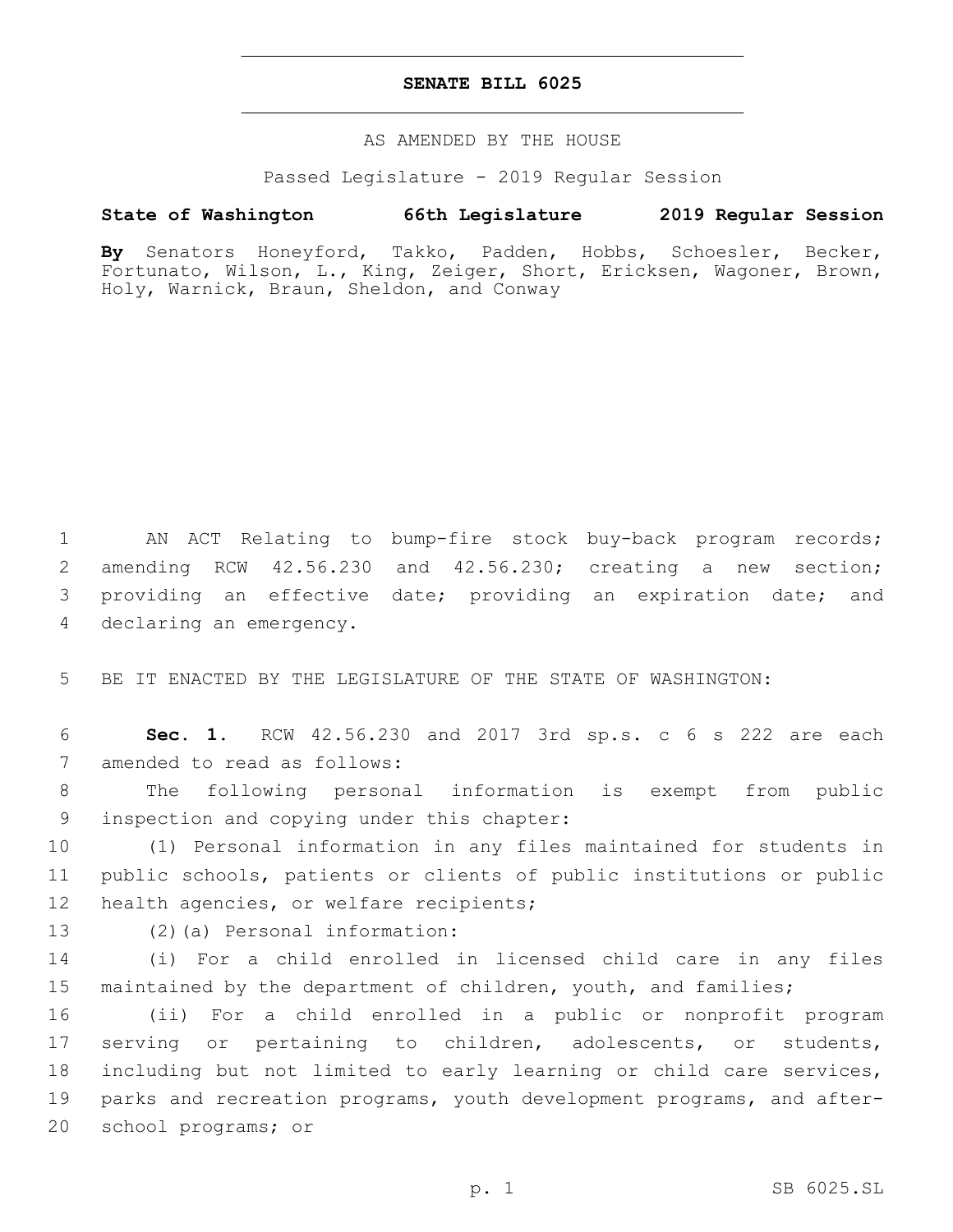(iii) For the family members or guardians of a child who is subject to the exemption under this subsection (2) if the family member or guardian has the same last name as the child or if the family member or guardian resides at the same address as the child and disclosure of the family member's or guardian's information would result in disclosure of the personal information exempted under (a)(i) and (ii) of this subsection.7

 (b) Emergency contact information under this subsection (2) may be provided to appropriate authorities and medical personnel for the 10 purpose of treating the individual during an emergency situation;

 (3) Personal information in files maintained for employees, appointees, or elected officials of any public agency to the extent that disclosure would violate their right to privacy;

 (4) Information required of any taxpayer in connection with the assessment or collection of any tax if the disclosure of the information to other persons would: (a) Be prohibited to such persons by RCW 84.08.210, 82.32.330, 84.40.020, 84.40.340, or any ordinance authorized under RCW 35.102.145; or (b) violate the taxpayer's right to privacy or result in unfair competitive disadvantage to the 20 taxpayer;

 (5) Credit card numbers, debit card numbers, electronic check numbers, card expiration dates, or bank or other financial information as defined in RCW 9.35.005 including social security numbers, except when disclosure is expressly required by or governed 25 by other law;

 (6) Personal and financial information related to a small loan or any system of authorizing a small loan in RCW 31.45.093;

 (7)(a) Any record used to prove identity, age, residential address, social security number, or other personal information required to apply for a driver's license or identicard.

 (b) Information provided under RCW 46.20.111 that indicates that an applicant declined to register with the selective service system.

 (c) Any record pertaining to a vehicle license plate, driver's license, or identicard issued under RCW 46.08.066 that, alone or in combination with any other records, may reveal the identity of an individual, or reveal that an individual is or was, performing an undercover or covert law enforcement, confidential public health work, public assistance fraud, or child support investigative activity. This exemption does not prevent the release of the total number of vehicle license plates, drivers' licenses, or identicards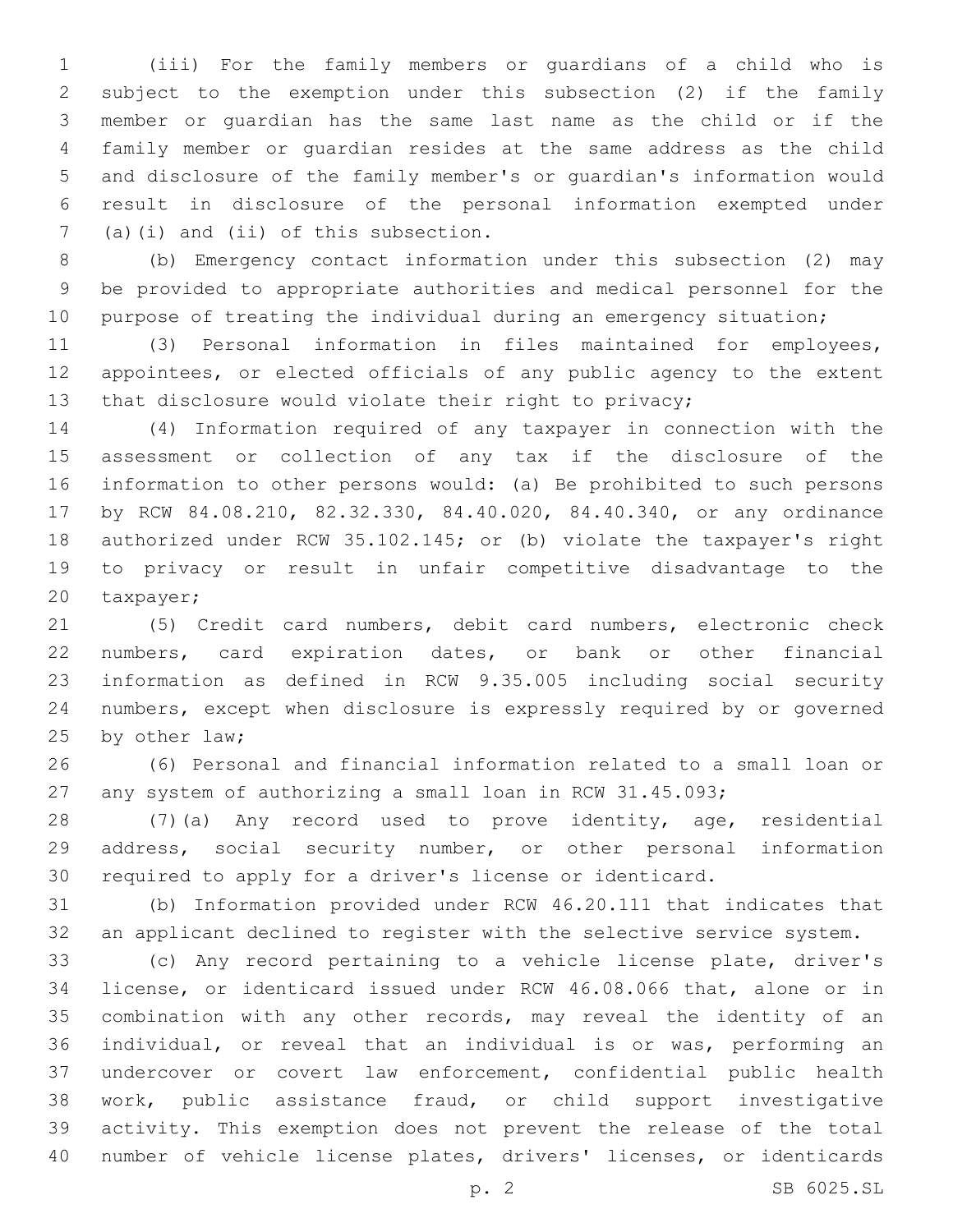that, under RCW 46.08.066, an agency or department has applied for, been issued, denied, returned, destroyed, lost, and reported for 3 misuse.

 (d) Any record pertaining to a vessel registration issued under RCW 88.02.330 that, alone or in combination with any other records, may reveal the identity of an individual, or reveal that an individual is or was, performing an undercover or covert law enforcement activity. This exemption does not prevent the release of the total number of vessel registrations that, under RCW 88.02.330, an agency or department has applied for, been issued, denied, 11 returned, destroyed, lost, and reported for misuse;

 (8) All information related to individual claims resolution structured settlement agreements submitted to the board of industrial insurance appeals under RCW 51.04.063, other than final orders from 15 the board of industrial insurance appeals.

 Upon request by the legislature, the department of licensing shall provide a report to the legislature containing all of the information in subsection (7)(c) and (d) of this section that is 19 subject to public disclosure; ((and))

 (9) Voluntarily submitted information contained in a database that is part of or associated with enhanced 911 emergency communications systems, or information contained or used in emergency 23 notification systems as provided under RCW 38.52.575 and 38.52.577; and

 (10) Names, addresses, or other personal information of individuals who participated in the bump-fire stock buy-back program 27 under RCW 43.43.920.

 **Sec. 2.** RCW 42.56.230 and 2018 c 109 s 16 are each amended to read as follows:29

 The following personal information is exempt from public 31 inspection and copying under this chapter:

 (1) Personal information in any files maintained for students in public schools, patients or clients of public institutions or public 34 health agencies, or welfare recipients;

(2)(a) Personal information:35

 (i) For a child enrolled in licensed child care in any files 37 maintained by the department of children, youth, and families;

 (ii) For a child enrolled in a public or nonprofit program serving or pertaining to children, adolescents, or students,

p. 3 SB 6025.SL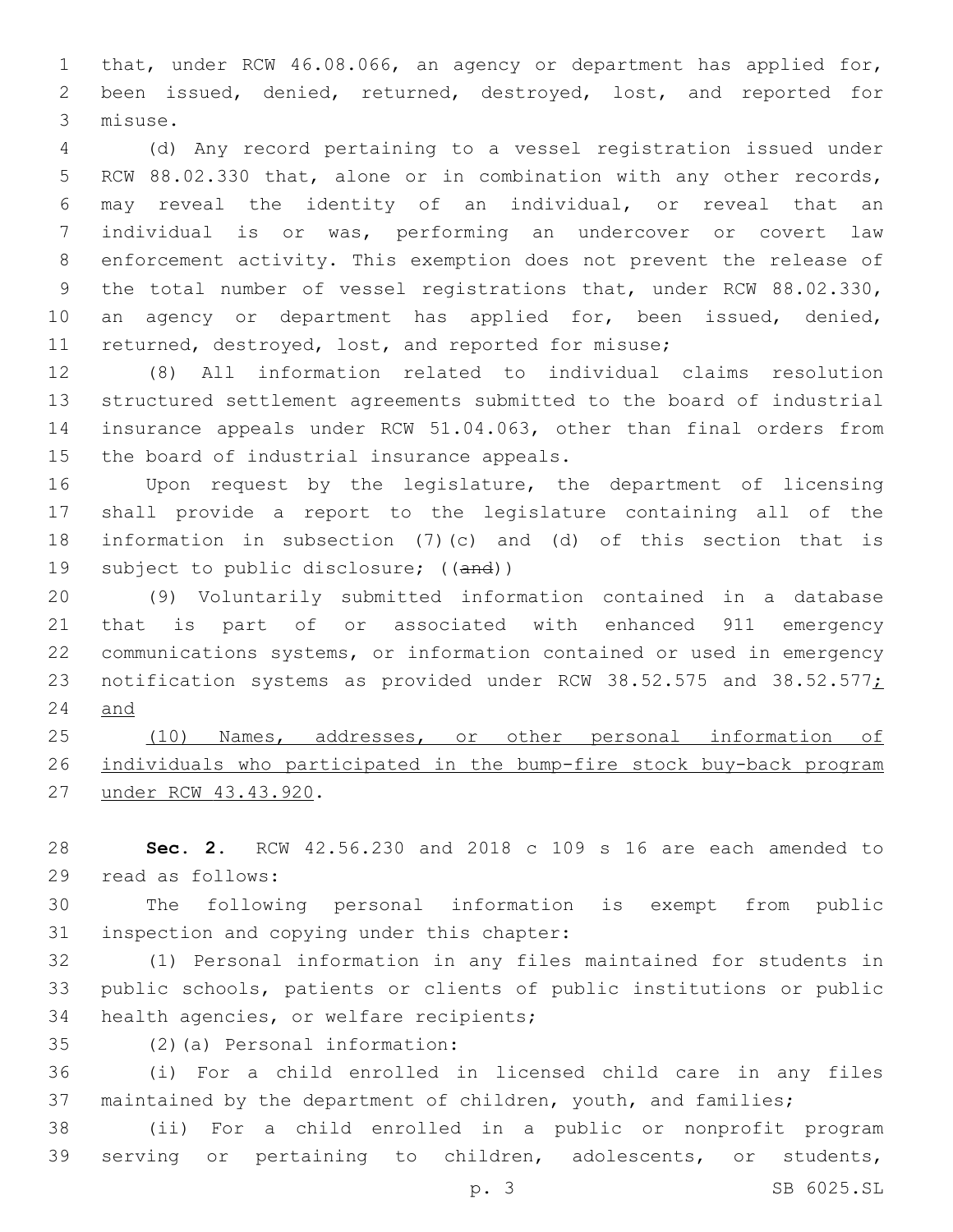including but not limited to early learning or child care services, parks and recreation programs, youth development programs, and after-3 school programs; or

 (iii) For the family members or guardians of a child who is subject to the exemption under this subsection (2) if the family member or guardian has the same last name as the child or if the family member or guardian resides at the same address as the child and disclosure of the family member's or guardian's information would result in disclosure of the personal information exempted under (a)(i) and (ii) of this subsection.

 (b) Emergency contact information under this subsection (2) may be provided to appropriate authorities and medical personnel for the purpose of treating the individual during an emergency situation;

 (3) Personal information in files maintained for employees, appointees, or elected officials of any public agency to the extent 16 that disclosure would violate their right to privacy;

 (4) Information required of any taxpayer in connection with the assessment or collection of any tax if the disclosure of the information to other persons would: (a) Be prohibited to such persons by RCW 84.08.210, 82.32.330, 84.40.020, 84.40.340, or any ordinance authorized under RCW 35.102.145; or (b) violate the taxpayer's right to privacy or result in unfair competitive disadvantage to the 23 taxpayer;

 (5) Credit card numbers, debit card numbers, electronic check numbers, card expiration dates, or bank or other financial information as defined in RCW 9.35.005 including social security numbers, except when disclosure is expressly required by or governed 28 by other law;

 (6) Personal and financial information related to a small loan or any system of authorizing a small loan in RCW 31.45.093;

 (7)(a) Any record used to prove identity, age, residential address, social security number, or other personal information required to apply for a driver's license or identicard.

 (b) Information provided under RCW 46.20.111 that indicates that an applicant declined to register with the selective service system.

 (c) Any record pertaining to a vehicle license plate, driver's license, or identicard issued under RCW 46.08.066 that, alone or in combination with any other records, may reveal the identity of an individual, or reveal that an individual is or was, performing an undercover or covert law enforcement, confidential public health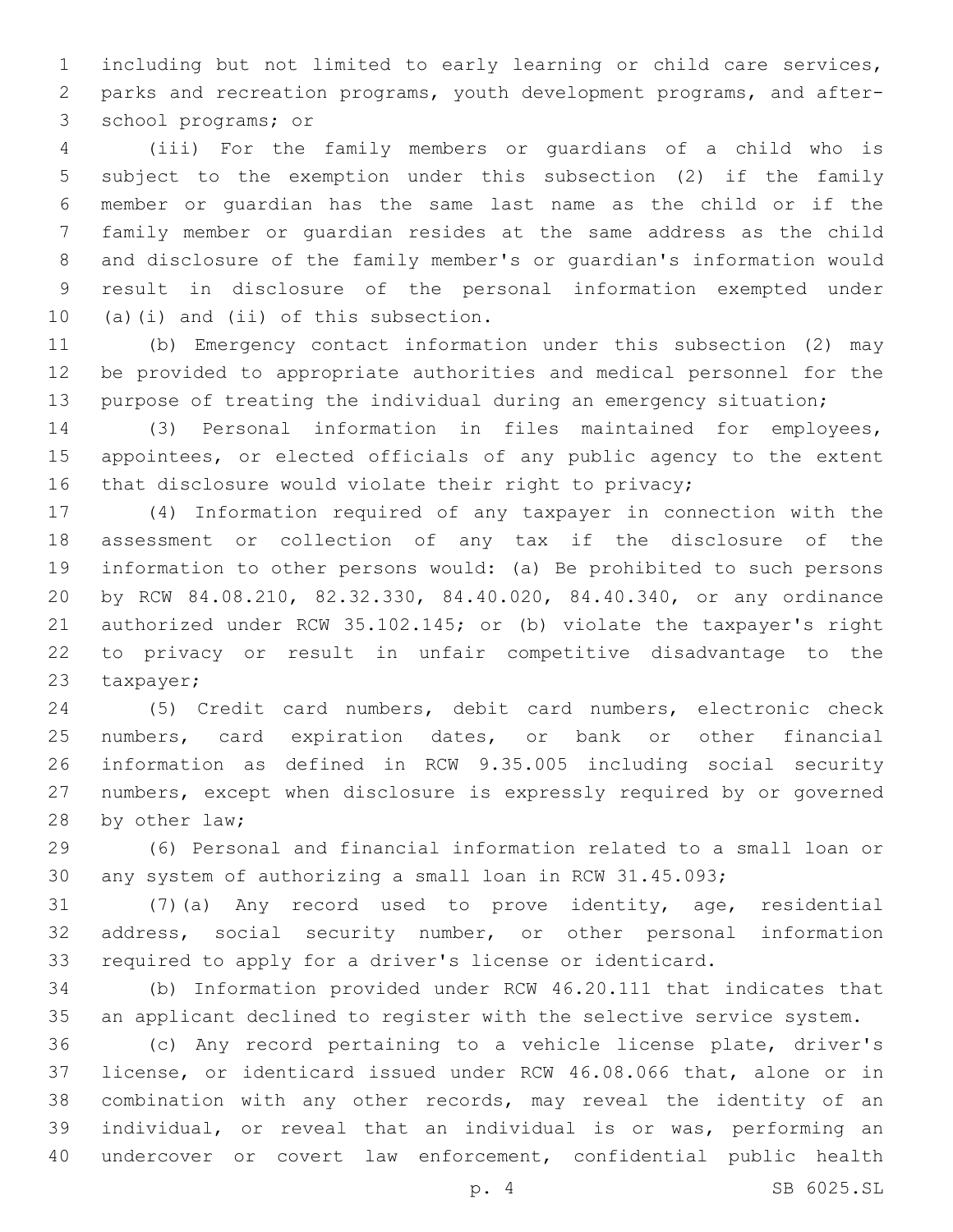work, public assistance fraud, or child support investigative activity. This exemption does not prevent the release of the total number of vehicle license plates, drivers' licenses, or identicards that, under RCW 46.08.066, an agency or department has applied for, been issued, denied, returned, destroyed, lost, and reported for misuse.6

 (d) Any record pertaining to a vessel registration issued under 8 RCW 88.02.330 that, alone or in combination with any other records, may reveal the identity of an individual, or reveal that an individual is or was, performing an undercover or covert law enforcement activity. This exemption does not prevent the release of the total number of vessel registrations that, under RCW 88.02.330, an agency or department has applied for, been issued, denied, returned, destroyed, lost, and reported for misuse;

 (8) All information related to individual claims resolution structured settlement agreements submitted to the board of industrial insurance appeals under RCW 51.04.063, other than final orders from 18 the board of industrial insurance appeals.

 Upon request by the legislature, the department of licensing shall provide a report to the legislature containing all of the information in subsection (7)(c) and (d) of this section that is 22 subject to public disclosure;

 (9) Voluntarily submitted information contained in a database that is part of or associated with enhanced 911 emergency communications systems, or information contained or used in emergency notification systems as provided under RCW 38.52.575 and 38.52.577; ((and))

 (10) Until the person reaches eighteen years of age, information, otherwise disclosable under chapter 29A.08 RCW, that relates to a future voter, except for the purpose of processing and delivering 31 ballots; and

 (11) Names, addresses, or other personal information of individuals who participated in the bump-fire stock buy-back program 34 under RCW 43.43.920.

 NEW SECTION. **Sec. 3.** The exemptions in this act apply to any public records requests made prior to the effective date of this act for which the disclosure of records has not already occurred.